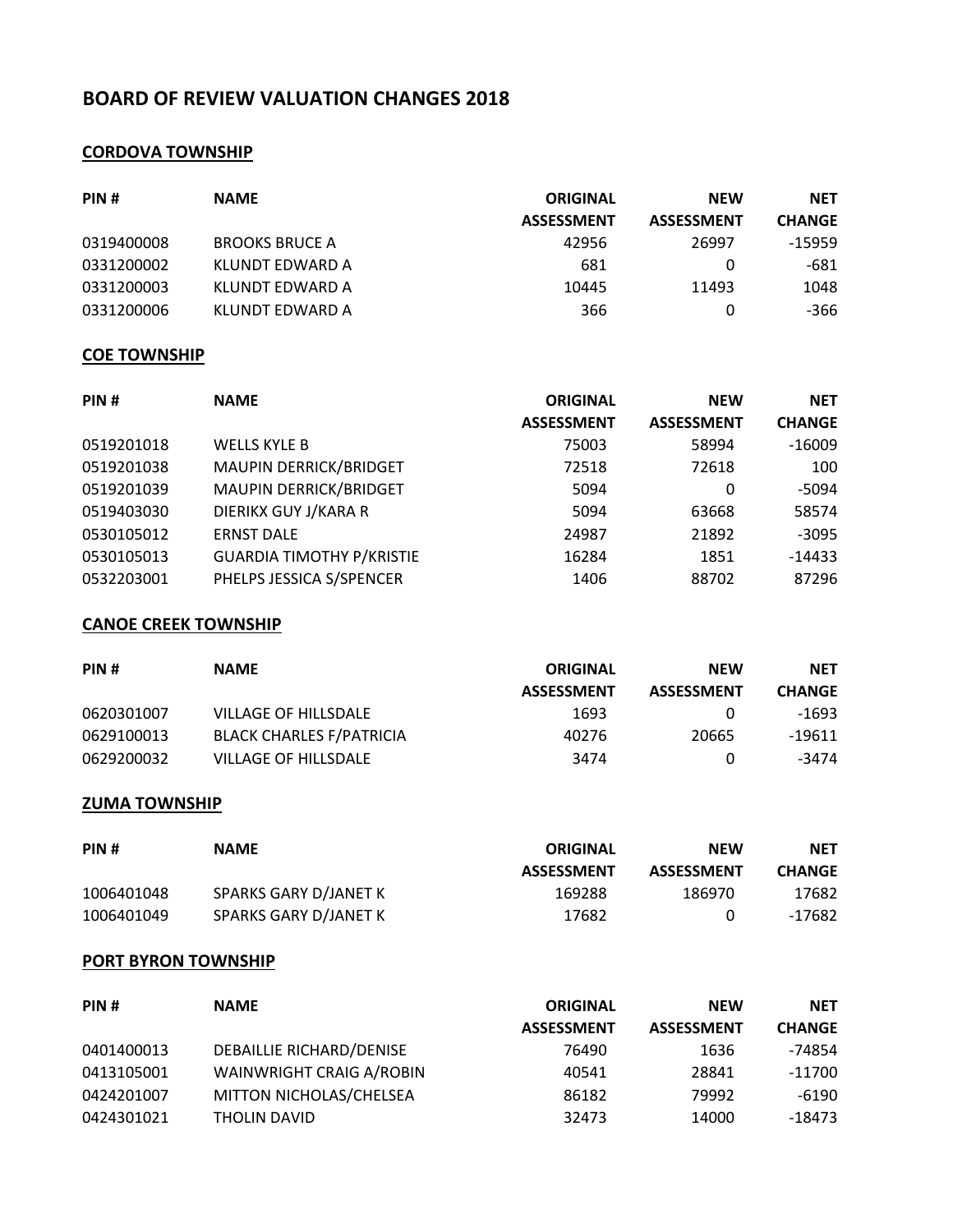| 0436200001 | <b>GAULRAPP JEFFREY</b>   | 156340 | 100000 | $-56340$ |
|------------|---------------------------|--------|--------|----------|
| 0436301003 | RAPIDS CITY FD PROTECTION | 42215  | 15620  | $-26595$ |

### **HAMPTON TOWNSHIP**

| PIN#       | <b>NAME</b>                  | <b>ORIGINAL</b>   | <b>NEW</b>        | <b>NET</b>    |
|------------|------------------------------|-------------------|-------------------|---------------|
|            |                              | <b>ASSESSMENT</b> | <b>ASSESSMENT</b> | <b>CHANGE</b> |
| 0901300017 | HARDY C/KNOCKEL T            | 211434            | 210971            | $-463$        |
| 0901301001 | HARDY C/KNOCKEL T            | 0                 | 461               | 461           |
| 0901307015 | PETERSON DOUGLAS/AMBER       | 131116            | 109989            | $-21127$      |
| 0902109030 | <b>BENEVIDAS PAUL</b>        | 48920             | 41667             | $-7253$       |
| 0902205008 | <b>BALDWIN TIMOTHY P JR</b>  | 47512             | 42298             | $-5214$       |
| 0902304003 | <b>NEWBERRY JOE</b>          | 17448             | 4000              | $-13448$      |
| 0902403012 | RICCIO DENNIS R/JANET E      | 129017            | 101666            | $-27351$      |
| 0902406047 | <b>CARTER TRACIE M</b>       | 69188             | 64837             | $-4351$       |
| 0902408001 | ENLOE BLAKE A/KATIE J        | 4902              | 0                 | $-4902$       |
| 0902408002 | <b>ENLOE BLAKE A/KATIE J</b> | 4512              | 0                 | $-4512$       |
| 0902409001 | ENLOE BLAKE A/KATIE J        | 96799             | 105131            | 8332          |
| 0910302002 | <b>TURNER HOWARD E JR</b>    | 116505            | 103333            | $-13172$      |
| 0912404001 | <b>B M BAGBY INC</b>         | 18007             | 0                 | $-18007$      |
| 0912404002 | <b>B M BAGBY INC</b>         | 5095              | 10880             | 5785          |
| 0912404007 | <b>MEEKER ABBIGAIL</b>       | 87909             | 72897             | $-15012$      |
| 0914100002 | MAURITZSON MILDRED A         | 24070             | 18334             | $-5736$       |
| 0914103003 | MAURITZSON MILDRED A         | 113398            | 73324             | $-40074$      |
| 0914105001 | BERHENKE DAVID M/LESLIE R    | 18127             | 0                 | $-18127$      |
| 0914105002 | BERHENKE DAVID M/LESLIE R    | 15706             | 22666             | 6960          |
| 0914105003 | DEMUYNCK JUSTIN P/CARA N     | 14313             | 0                 | $-14313$      |
| 0914105004 | DEMUYNCK JUSTIN P/CARA N     | 121757            | 98332             | $-23425$      |
| 0915400001 | MEESKE HOLDINGS LLC          | 54958             | 48140             | $-6818$       |
| 0917111007 | <b>MILLER GARY R TRST</b>    | 5327              | 68548             | 63221         |
| 0917131003 | <b>COLUMBIA ANTHONY P</b>    | 20035             | 0                 | $-20035$      |
| 0917200004 | <b>COLUMBIA ANTHONY P</b>    | 92135             | 103975            | 11840         |
| 0917204009 | TRENT JUSTIN J               | 56265             | 35997             | $-20268$      |
| 0917212001 | <b>BARR GARY D</b>           | 35978             | 25664             | $-10314$      |
| 0917309034 | <b>BOBB HAROLD</b>           | 144026            | 126666            | $-17360$      |
| 0917311006 | <b>FIELDS ROBERT</b>         | 65272             | 51662             | $-13610$      |
| 0918403001 | LB ROTZ INC                  | 428224            | 211646            | $-216578$     |
| 0919102001 | <b>BARR LORIJ</b>            | 31567             | 18332             | $-13235$      |
| 0919104009 | <b>SCARFF HARRY CJR</b>      | 10336             | 2500              | $-7836$       |
| 0919106016 | <b>GARRISON ROBERT A</b>     | 1103              | 1654              | 551           |
| 0919106017 | <b>GARRISON ROBERT A</b>     | 1103              | 0                 | $-1103$       |
| 0919304017 | LYORD VIVIAN V               | 1254              | 0                 | $-1254$       |
| 0919304018 | LYORD VIVIAN V               | 5631              | 6217              | 586           |
| 0919409003 | MADRIGAL A/GUZMAR M          | 16561             | 3333              | $-13228$      |
| 0919409007 | CRUZ ESTELA A                | 2510              | 1833              | $-677$        |
| 0922300029 | <b>IBF PROPERTIES LLC</b>    | 130296            | 69993             | $-60303$      |
| 0922400008 | TOPPERT JETTING SERVICE      | 44775             | 10000             | $-34775$      |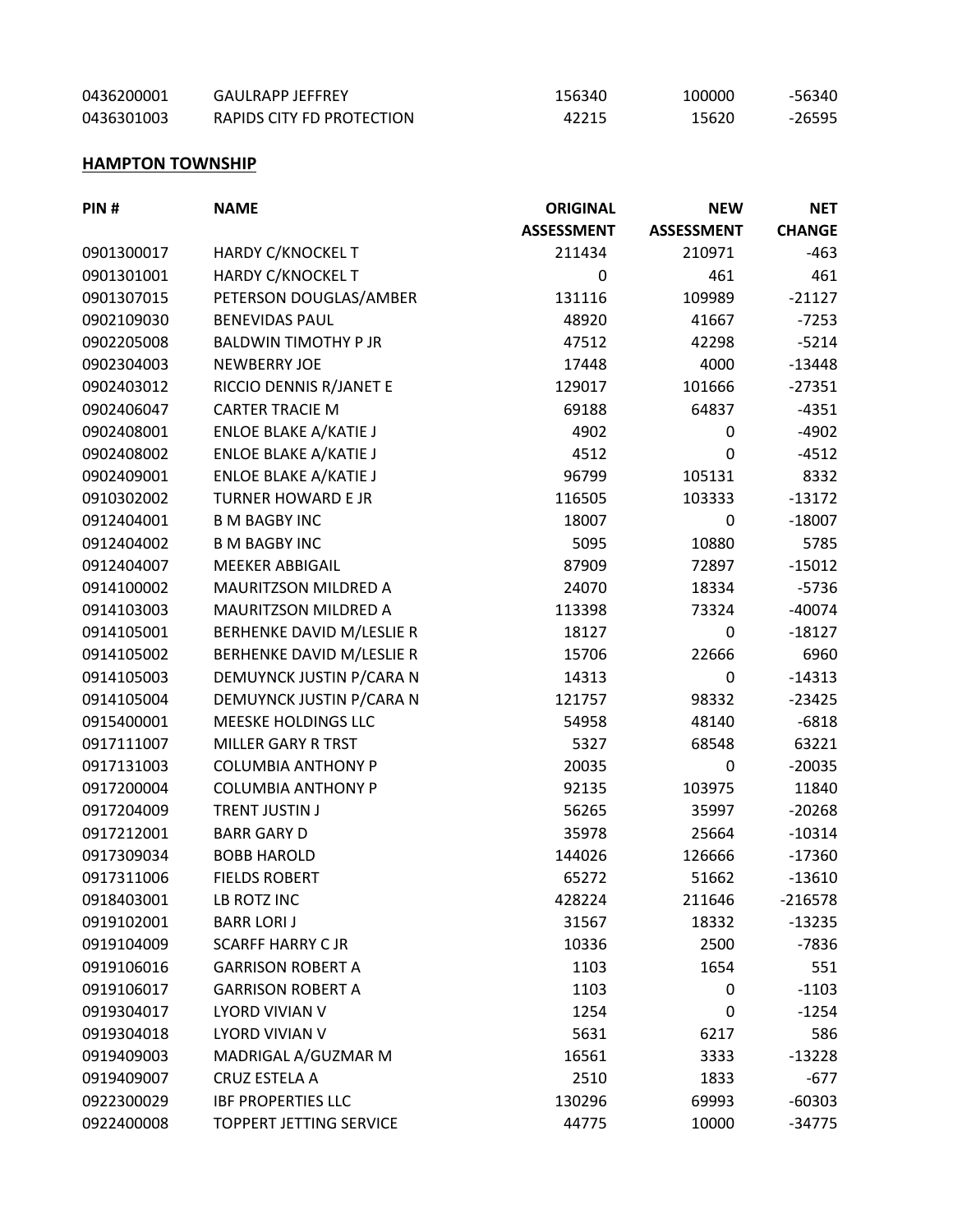| 0926302001 | WRIGHT DERRICK/TANYA           | 21625   | 8000    | $-13625$  |
|------------|--------------------------------|---------|---------|-----------|
| 0930306006 | CRUZ ESTELA A                  | 9730    | 5333    | $-4397$   |
| 0930308001 | <b>MESSAN AMI</b>              | 1928    | 21477   | 19549     |
| 0930308012 | <b>BEECHAMP TODD R</b>         | 10350   | 10950   | 600       |
| 0930308013 | <b>BEECHAMP TODD R</b>         | 1013    | 0       | $-1013$   |
| 0930321001 | ORTIZ JUAN C                   | 0       | 253     | 253       |
| 0930321002 | ORTIZ JUAN C                   | 0       | 266     | 266       |
| 0930321003 | ORTIZ JUAN C                   | 0       | 279     | 279       |
| 0930321004 | ORTIZ JUAN C                   | 0       | 284     | 284       |
| 0930322001 | ORTIZ JUAN C                   | 0       | 7131    | 7131      |
| 0931103018 | PORT CLAYTON R/DANIELLE L      | 44670   | 36116   | $-8554$   |
| 0931205003 | <b>TORRES ANDREA</b>           | 39585   | 20000   | $-19585$  |
| 0931214020 | <b>CITY OF SILVIS</b>          | 22932   | 0       | $-22932$  |
| 0931218010 | VALLEJO RAYMOND M              | 8221    | 4500    | $-3721$   |
| 0931400048 | CONRAD MICHAEL/KATHLEEN        | 95336   | 60661   | $-34675$  |
| 0931413082 | VANATTA DOUGLAS/KATHRYN        | 48781   | 40000   | $-8781$   |
| 0932105014 | MCGEHEE JAMES A                | 0       | 2403    | 2403      |
| 0932105027 | MCGEHEE JAMES A                | 0       | 26930   | 26930     |
| 0932115022 | <b>OWENS ROBERT T/BROOKE A</b> | 33107   | 24998   | $-8109$   |
| 0932115023 | <b>OWENS ROBERT T/BROOKE A</b> | 32508   | 24998   | $-7510$   |
| 0932202002 | MILLER HOLDINGS LLC            | 293062  | 258333  | $-34729$  |
| 0932308040 | <b>JONES LEASE PROPERTIES</b>  | 45277   | 37832   | $-7445$   |
| 0932309006 | CLARK LARRY/GLENDA F           | 35272   | 26000   | $-9272$   |
| 0932312005 | <b>JENSEN KATIE/TRACY</b>      | 7032    | 0       | $-7032$   |
| 0932312006 | <b>JENSEN KATIE/TRACY</b>      | 30164   | 32206   | 2042      |
| 0933201009 | <b>DUNLAP LINDA</b>            | 153640  | 95750   | -57890    |
| 1803100001 | SKOLORZYNSKI RAY W             | 3775    | 0       | $-3775$   |
| 1803100002 | SKOLORZYNSKI RAY W             | 3000    | 0       | $-3000$   |
| 1804101031 | LAMPE TIMOTHY/ROBIN            | 44200   | 33333   | $-10867$  |
| 1804107001 | <b>OSBORN DONNA</b>            | 12234   | 14870   | 2636      |
| 1804107002 | <b>OSBORN DONNA</b>            | 3375    | 0       | $-3375$   |
| 1804200003 | SKOLORZYNSKI RAY W             | 92352   | 97114   | 4762      |
| 1804300011 | THOMPSON DAVID/CHRISTINE       | 19862   | 11333   | $-8529$   |
| 1805108009 | LAUD KENNETH/PEGGY             | 40089   | 26673   | $-13416$  |
| 1805108031 | <b>JONES LEASE PROPERTIES</b>  | 39564   | 34907   | $-4657$   |
| 1805111016 | <b>KING PAUL</b>               | 4042    | 2500    | $-1542$   |
| 1805309021 | <b>JONES LEASE PROPERTIES</b>  | 56115   | 50662   | $-5453$   |
| 1806113026 | TAYLOR JILL C/JOHN C           | 57668   | 49962   | $-7706$   |
| 1806113034 | ALLMENDINGER PHYLLIS E         | 62933   | 51333   | $-11600$  |
| 1806120006 | UNITED STORAGE ASSN INC        | 108134  | 35196   | -72938    |
| 1806200025 | <b>KEMPEN DAVID</b>            | 36727   | 20261   | $-16466$  |
| 1806200032 | <b>ILLINI HOSPITAL NURSING</b> | 0       | 981042  | 981042    |
| 1806300005 | UNITED STORAGE ASSN INC        | 9944    | 2419    | $-7525$   |
| 1806300006 | UNITED STORAGE ASSN INC        | 10073   | 2454    | $-7619$   |
| 1806300007 | <b>GREEN JILL A TRST</b>       | 1512855 | 1276539 | $-236316$ |
| 1806403009 | <b>IKUNDA INNOCENT M</b>       | 77754   | 73333   | $-4421$   |
| 1807204006 | SANDOVAL SUSANNE/RENE          | 94128   | 76667   | $-17461$  |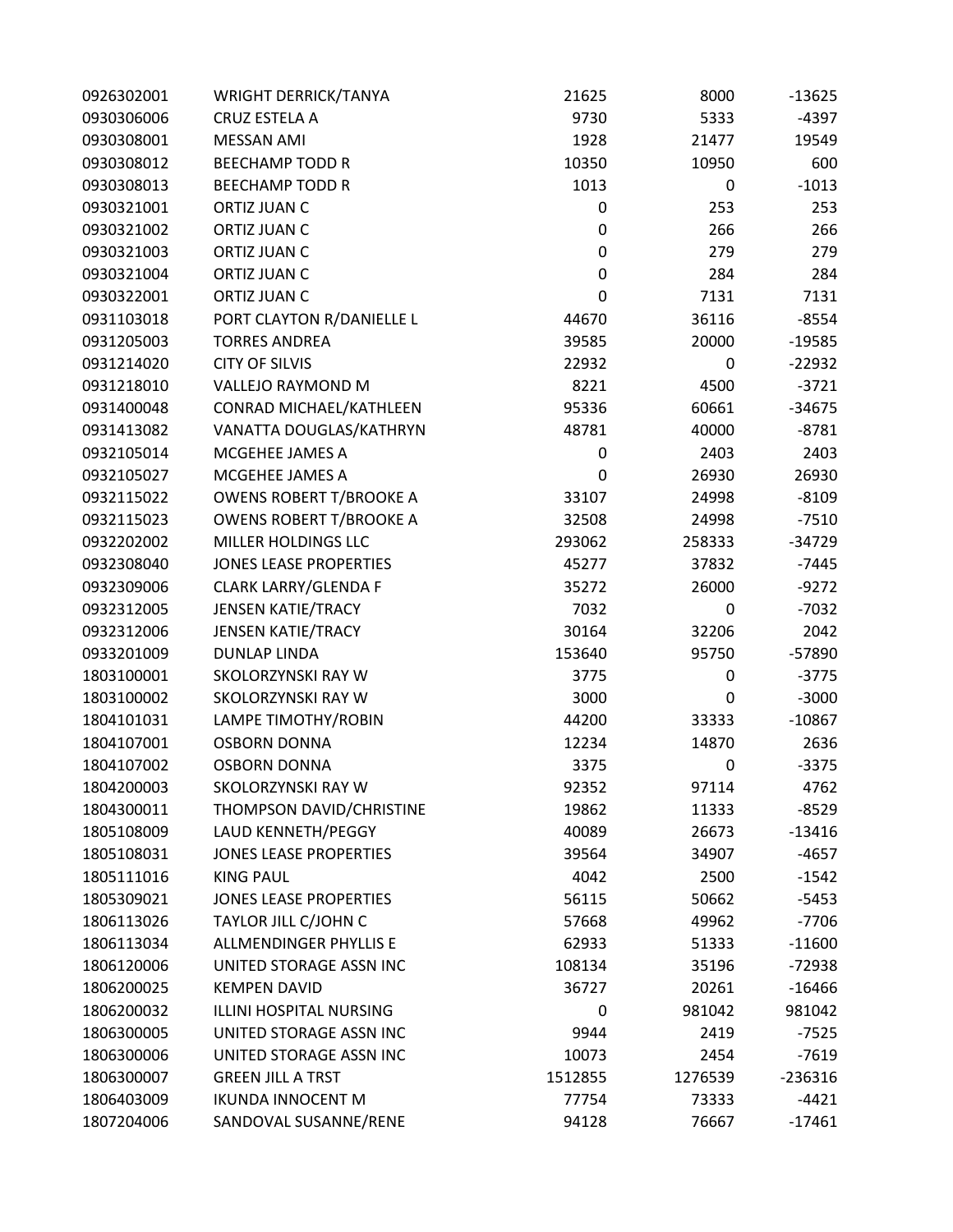| 1808100025 | <b>CITY OF SILVIS</b>    | 69637 | 38301 | $-31336$ |
|------------|--------------------------|-------|-------|----------|
| 1808101030 | <b>NEES TAMARA J</b>     | 28022 | 24166 | $-3856$  |
| 1808107014 | WINTERS TODD J/CHRISTINE | 80836 | 69000 | $-11836$ |
| 1808107015 | <b>BROOKS MICHAEL S</b>  | 84343 | 78978 | $-5365$  |
| 1808208001 | KENNEDY JOHN/LINDA TRUST | 68949 | 60000 | $-8949$  |
| 1808302017 | <b>FIELDS KATHRYN L</b>  | 67189 | 75171 | 7982     |
| 1808302018 | <b>FIELDS KATHRYN L</b>  | 20270 | 0     | $-20270$ |
| 1808302049 | MEEHAN GERALD J/KRISANNE | 98457 | 90000 | $-8457$  |
|            |                          |       |       |          |

### **SOUTH MOLINE TOWNSHIP**

| PIN#       | <b>NAME</b>                     | <b>ORIGINAL</b>   | <b>NEW</b>        | NET           |
|------------|---------------------------------|-------------------|-------------------|---------------|
|            |                                 | <b>ASSESSMENT</b> | <b>ASSESSMENT</b> | <b>CHANGE</b> |
| 0835204016 | <b>VAN DONNA</b>                | 19177             | 3275              | $-15902$      |
| 0835204033 | <b>WORD CHURCH ROCK ISLAND</b>  | 2313              | 0                 | $-2313$       |
| 0835208029 | <b>WORD CHURCH ROCK ISLAND</b>  | 62051             | 0                 | $-62051$      |
| 0835401007 | DEAN BARBARA D/DAVID N          | 52548             | 43329             | $-9219$       |
| 0835426001 | LLC HOLDINGS OHIO LLC           | 541112            | 504373            | $-36739$      |
| 0836105011 | HAMPTON JULIE L/RICHARD M       | 50545             | 45328             | $-5217$       |
| 0836116003 | <b>WEBB DONNA L</b>             | 61336             | 50000             | $-11336$      |
| 0836116004 | <b>GRIFFIN JOHN/GAIL</b>        | 47740             | 41662             | $-6078$       |
| 0836135005 | STOPOULOS JOHN A/MARYBETH       | 5586              | 0                 | $-5586$       |
| 0836135006 | STOPOULOS JOHN A/MARYBETH       | 30715             | 12665             | $-18050$      |
| 0836208009 | <b>JONES LEASE PROPERTIES</b>   | 32680             | 22998             | $-9682$       |
| 0836209013 | <b>BEST ADAM J</b>              | 43939             | 41329             | $-2610$       |
| 0836310053 | <b>VANDELAY ENTERPRISES LLC</b> | 52075             | 40662             | $-11413$      |
| 0836321009 | <b>WEBBER KELLY M</b>           | 43605             | 33330             | $-10275$      |
| 1701306068 | <b>COLMAN ANGELO</b>            | 42941             | 21997             | $-20944$      |
| 1701310003 | SYNERGY PROP HOLDINGS           | 540796            | 432957            | $-107839$     |
| 1701313004 | YASODA INC                      | 1419623           | 1333200           | $-86423$      |
| 1701314005 | MCKAY PLATING CO                | 434456            | 200000            | $-234456$     |
| 1701318029 | CLARK GAIL L/RICHARD A          | 46826             | 13332             | $-33494$      |
| 1702120001 | <b>DELP JULIE</b>               | 78667             | 73993             | $-4674$       |
| 1702125034 | <b>ADAM DAVID</b>               | 88383             | 86991             | $-1392$       |
| 1702127023 | LEWIS NICHOLAS A                | 40802             | 36663             | $-4139$       |
| 1702200001 | <b>ROBERTS DAVID</b>            | 256476            | 209979            | $-46497$      |
| 1702221008 | LUEBKE CHARLES S/MELODY K       | 59627             | 52328             | $-7299$       |
| 1702300008 | AMERCO REAL ESTATE CO           | 1945997           | 1466520           | $-479477$     |
| 1702300040 | SHERWIN-WILLIAMS/VALSPAR        | 497102            | 302196            | $-194906$     |
| 1702316001 | SHERWIN-WILLIAMS/VALSPAR        | 54748             | 81092             | 26344         |
| 1702400025 | WOOLWORTH PENNY M/CHIRI         | 8842              | 6244              | $-2598$       |
| 1703300007 | WALGREEN CO R/E PROP TAX        | 696832            | 649522            | $-47310$      |
| 1703400038 | <b>MODAY REALTY CO</b>          | 2251191           | 1833150           | $-418041$     |
| 1704405091 | <b>FLYNN HAROLD G</b>           | 39365             | 31663             | $-7702$       |
| 1707401004 | <b>WOLF ROBERT J</b>            | 157570            | 121624            | $-35946$      |
| 1707401006 | <b>VONGILLERN CYNTHIA K</b>     | 256497            | 209163            | $-47334$      |
| 1707401008 | <b>BARNELL MORGAN</b>           | 104105            | 96323             | $-7782$       |
|            |                                 |                   |                   |               |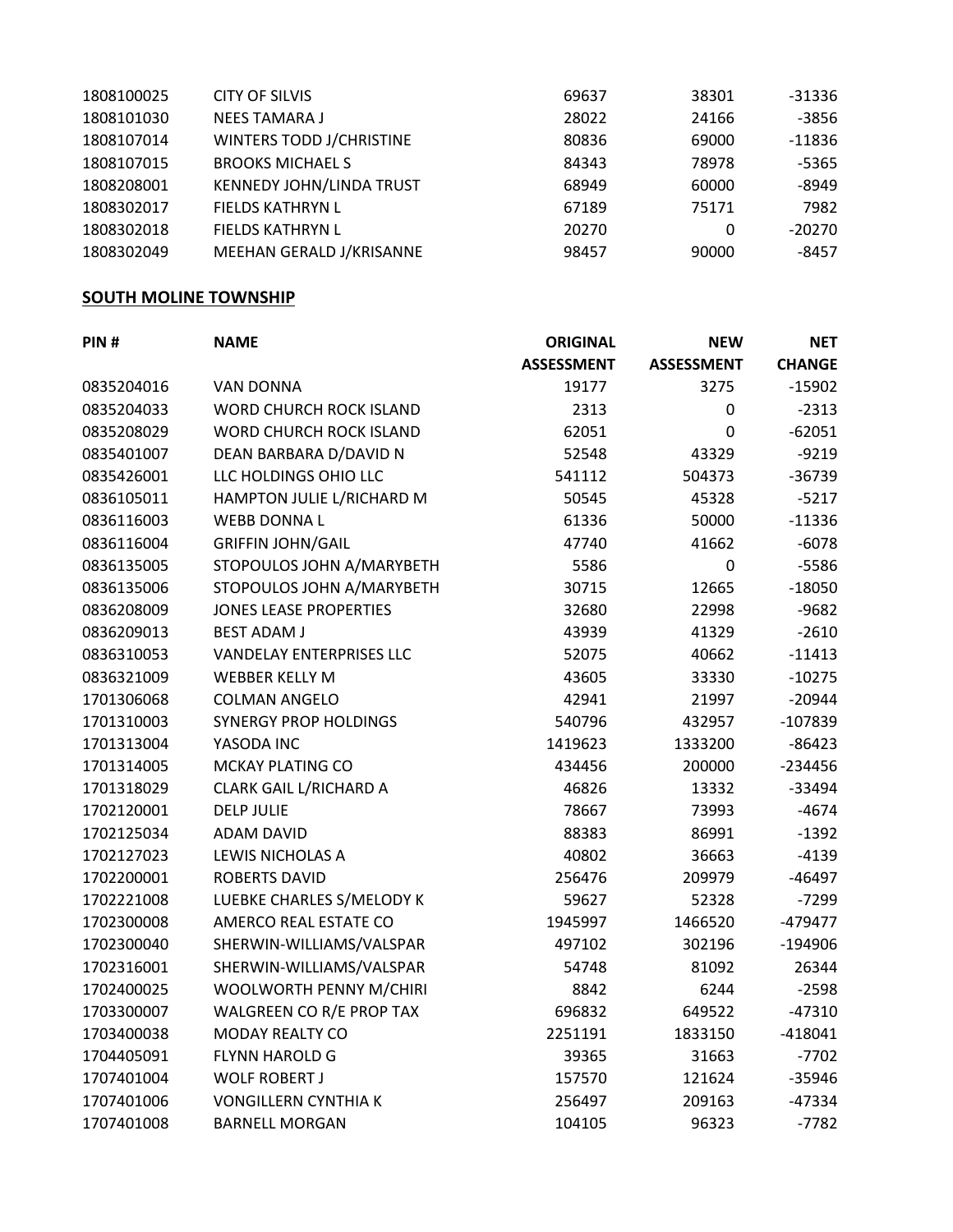| 1707401009 | MICKELSEN EDWARD TRST             | 141152  | 123242  | $-17910$  |
|------------|-----------------------------------|---------|---------|-----------|
| 1707401010 | HASS GREGORY/MELINDA              | 190914  | 154234  | $-36680$  |
| 1707401015 | <b>HUBBELL MARVIN E</b>           | 104482  | 98386   | $-6096$   |
| 1707401017 | REQUET DAVID A/LYNDA C            | 140721  | 121655  | $-19066$  |
| 1707401018 | NEWMAN KENNETH L/SUSANNE          | 91150   | 81388   | $-9762$   |
| 1707416008 | <b>JOHNSON TED</b>                | 89998   | 77119   | $-12879$  |
| 1707416010 | SEGAL GARY S/RANDI                | 120981  | 99452   | $-21529$  |
| 1707425003 | CAP PROPERTY HOLDINGS LLC         | 266131  | 226644  | $-39487$  |
| 1707427006 | ALLA VR/NIRMALA TRST              | 344014  | 283305  | $-60709$  |
| 1707427008 | <b>JANOSKI FAMILY TRST</b>        | 111361  | 88324   | $-23037$  |
| 1708322002 | RAYAPATI KAREN                    | 76067   | 68993   | $-7074$   |
| 1708409002 | <b>MYLES NICOLE</b>               | 899     | 0       | $-899$    |
| 1708409019 | <b>MYLES NICOLE</b>               | 28315   | 29214   | 899       |
| 1709106002 | <b>K LARGE TRUST</b>              | 182686  | 150000  | $-32686$  |
| 1709110005 | MOLINA ANDRIA I                   | 55897   | 51328   | $-4569$   |
| 1709300003 | CS LOAN POOL II LLC               | 592203  | 551998  | $-40205$  |
| 1709304032 | <b>JIANG FAMILY LLC</b>           | 110925  | 53328   | $-57597$  |
| 1710228013 | DEBOWSKI JACQUELINE K             | 108675  | 91657   | $-17018$  |
| 1710318005 | <b>WELSER RANDALL C</b>           | 158992  | 131653  | $-27339$  |
| 1710318008 | MCCAULLEY BRIAN K/JANE K          | 146465  | 125000  | $-21465$  |
| 1711100008 | WOOLWORTH PENNY M/CHIRI           | 2714    | 1199    | $-1515$   |
| 1711100011 | WOOLWORTH PENNY M/CHIRI           | 43797   | 27972   | $-15825$  |
| 1711200001 | WOOLWORTH PENNY M/CHIRI           | 103646  | 72365   | $-31281$  |
| 1711201001 | <b>WOOLWORTH PENNY M</b>          | 12651   | 10833   | $-1818$   |
| 1711201008 | WOOLWORTH PENNY M/CHIRI           | 12651   | 10833   | $-1818$   |
| 1711405007 | BEYER CARRIE/CHRISTOPHER          | 67677   | 64032   | $-3645$   |
| 1711415004 | WILLIAMS JAMES A/JUDITH A         | 15328   | 10999   | $-4329$   |
| 1711415008 | BEAVER DEVELOPMENT IV INC         | 2579    | 35740   | 33161     |
| 1712104013 | <b>LARSEN ROBERT L</b>            | 136243  | 118109  | $-18134$  |
| 1712200003 | <b>VICTORY BAPTIST CHURCH</b>     | 771966  | 301066  | -470900   |
| 1712300002 | <b>KREBS MARY ANN</b>             | 924644  | 833250  | $-91394$  |
| 1712418006 | MCNALLY CHRISTOPHER J             | 135704  | 121654  | $-14050$  |
| 1712419002 | <b>GRACE D/MCCOOLEY J</b>         | 97966   | 88991   | $-8975$   |
| 1713105002 | SAMS/WALMART PROP TAX DEP         | 1893125 | 1733160 | $-159965$ |
| 1714104020 | TRIBBETT BRADLEY W/PAMELA         | 40437   | 31348   | $-9089$   |
| 1714200002 | <b>GENESEO F&amp;F MOL BRANCH</b> | 1768023 | 1499850 | $-268173$ |
| 1714202001 | HERITAGE WOODS/MOLINE SLF         | 1000582 | 729881  | $-270701$ |
| 1715103007 | <b>LOWES HOME CENTERS INC</b>     | 2691849 | 2380362 | $-311487$ |
| 1715209003 | <b>GLOBAL INVESTORS III LLC</b>   | 1017667 | 733260  | $-284407$ |
| 1715302002 | <b>MAD PRODUCTIONS LLC</b>        | 105691  | 56822   | -48869    |
| 1716102001 | <b>GVD COMMERCIAL PROPERTIES</b>  | 734515  | 685000  | $-49515$  |
| 1716400009 | <b>BUDDHIST ASSOCIATION QC</b>    | 79363   | 0       | $-79363$  |
| 1716401016 | <b>BUDDHIST ASSOCIATION QC</b>    | 17813   | 0       | $-17813$  |
| 1717103003 | KOHL'S DEPT STORE 256             | 1286805 | 1064876 | $-221929$ |
| 1717103004 | TARGET CORP T0926/PROP TX         | 1877026 | 1663959 | $-213067$ |
| 1717215005 | <b>FAMILY RESOURCES INC</b>       | 137027  | 0       | $-137027$ |
| 1718204003 | ALLA DHATRI/RAKESH                | 510912  | 430224  | $-80688$  |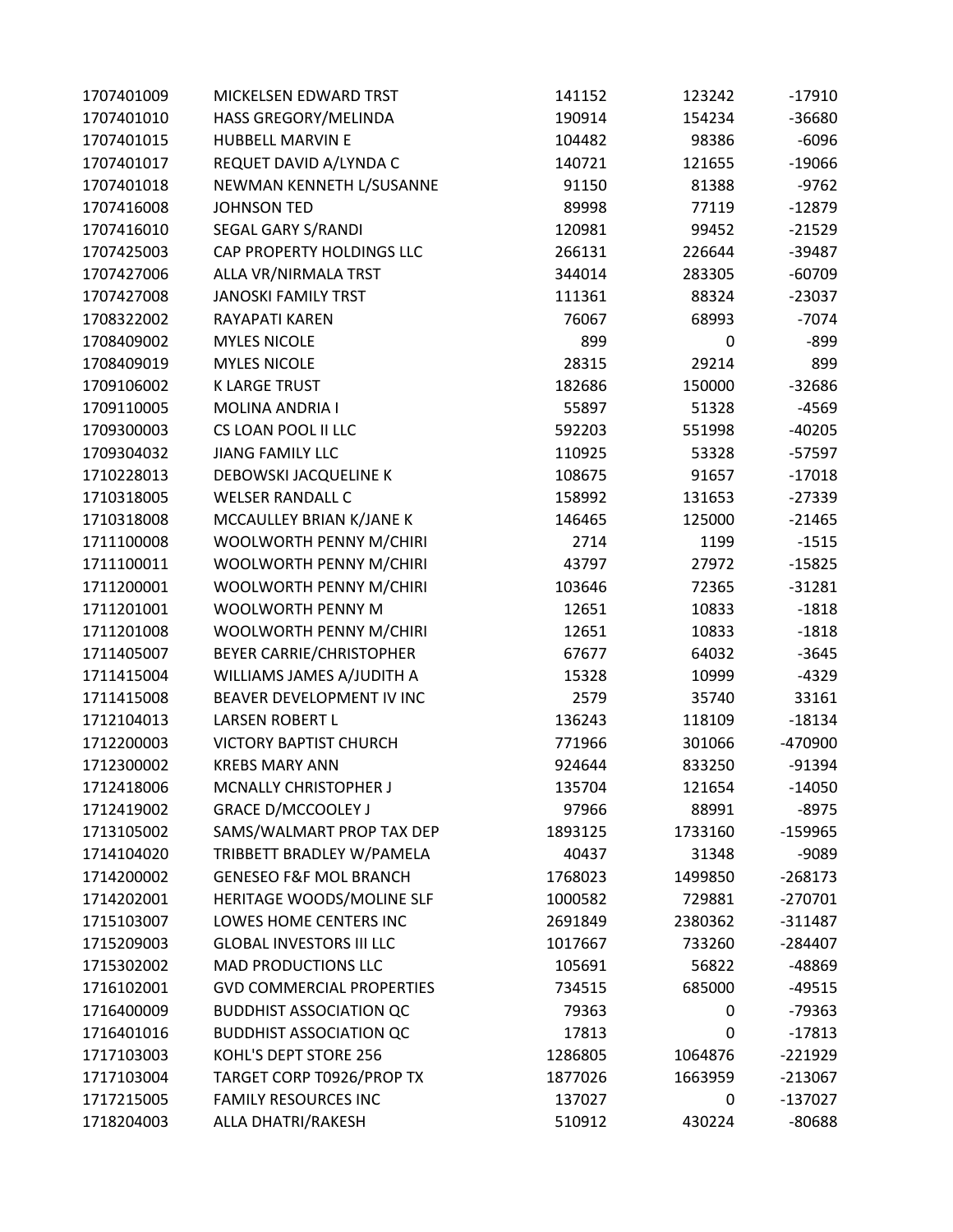### **MOLINE TOWNSHIP**

| PIN#       | <b>NAME</b>                   | <b>ORIGINAL</b>   | <b>NEW</b>        | <b>NET</b>    |
|------------|-------------------------------|-------------------|-------------------|---------------|
|            |                               | <b>ASSESSMENT</b> | <b>ASSESSMENT</b> | <b>CHANGE</b> |
| 0831418001 | <b>JMR REAL ESTATE LLC</b>    | 0                 | 1278              | 1278          |
| 0831453002 | DIAL POINT AT MOLINE PH I     | 177807            | 1753235           | 1575428       |
| 0832323012 | <b>BOYS &amp; GIRLS CLUB</b>  | 28206             | 0                 | $-28206$      |
| 0832411001 | <b>ILLINOIS DOMUS LLC</b>     | 0                 | 3418              | 3418          |
| 0833407036 | QC PROPERTIES INC             | 20243             | 15498             | $-4745$       |
| 0833412010 | JEWELL RICHARD C              | 71339             | 45995             | $-25344$      |
| 0834222003 | <b>BOWLYOU MICHAEL P</b>      | 71424             | 59661             | $-11763$      |
| 0834225014 | CULLEN MICHAEL L/MARY A       | 144339            | 158054            | 13715         |
| 0834227001 | <b>CULLEN MICHAEL/MARY</b>    | 13715             | 0                 | $-13715$      |
| 0834228001 | <b>MATTHEWS MATT S JR</b>     | 9859              | 60557             | 50698         |
| 0834406008 | HURLEY HEATHER L/JOSHUA D     | 310               | 0                 | $-310$        |
| 0834406009 | HURLEY HEATHER L/JOSHUA D     | 46326             | 46636             | 310           |
| 0834407004 | <b>QUAD CITIES PROPERTIES</b> | 23103             | 8333              | $-14770$      |
| 0835100002 | MARQUIS YACHT BASIN/AM MA     | 42788             | 14778             | $-28010$      |
| 0835100003 | <b>CAPTAINS TABLE</b>         | 126140            | 56558             | $-69582$      |
| 0835132002 | QC PROPERTY MANAGEMENT        | 150399            | 49662             | $-100737$     |
| 0835134007 | QC EQUITY MANAGEMENT LLC      | 25847             | 10947             | $-14900$      |
| 1705130005 | <b>JONES LEASE PROPERTIES</b> | 29453             | 26664             | $-2789$       |
| 1705223006 | <b>JONES LEASE PROPERTIES</b> | 34513             | 29164             | $-5349$       |
| 1705248001 | <b>JUMPER LAURIE R</b>        | 21923             | 14244             | $-7679$       |
| 1705314048 | OLSON LEIGH G                 | 5067              | 19813             | 14746         |
| 1706221006 | QC PROPERTIES INC             | 25092             | 12665             | $-12427$      |
| 1706402005 | <b>TRINITY MEDICAL CENTER</b> | 69318             | 163824            | 94506         |
| 1707200038 | MAY RANDY T/NICHOLE L         | 56405             | 46295             | $-10110$      |
| 1707240001 | <b>JOHNSON GEORGE H</b>       | 60321             | 55328             | $-4993$       |
| 1708107005 | <b>VIVIANI JACK A</b>         | 197636            | 143319            | $-54317$      |

### **ROCK ISLAND TOWNSHIP**

| PIN#       | <b>NAME</b>             | <b>ORIGINAL</b>   | <b>NEW</b>        | <b>NET</b>    |
|------------|-------------------------|-------------------|-------------------|---------------|
|            |                         | <b>ASSESSMENT</b> | <b>ASSESSMENT</b> | <b>CHANGE</b> |
| 0725400004 | <b>MAN TECH TELECOM</b> | 6057              | 0                 | $-6057$       |
| 0734429004 | <b>ROSALES MARIA</b>    | 7929              | 8578              | 649           |
| 0734429005 | ROSALES MARIA           | 649               | 0                 | -649          |
| 0734430012 | CITY OF ROCK ISLAND     | 1375              | 440               | $-935$        |
| 0734430013 | CITY OF ROCK ISLAND     | 1375              | 440               | $-935$        |
| 0734430014 | CITY OF ROCK ISLAND     | 9522              | 3047              | $-6475$       |
| 0734430015 | CITY OF ROCK ISLAND     | 1648              | 527               | $-1121$       |
| 0735107016 | KIEL CHARLES D SR       | 2388              | 3468              | 1080          |
| 0735108004 | ROYAL NEIGHBORS OF AMER | 137564            | 57743             | $-79821$      |
| 0735108005 | ROYAL NEIGHBORS OF AMER | 1248987           | 1040518           | $-208469$     |
| 0735109010 | KINSETH HOSPITALITY III | 1445535           | 1183000           | $-262535$     |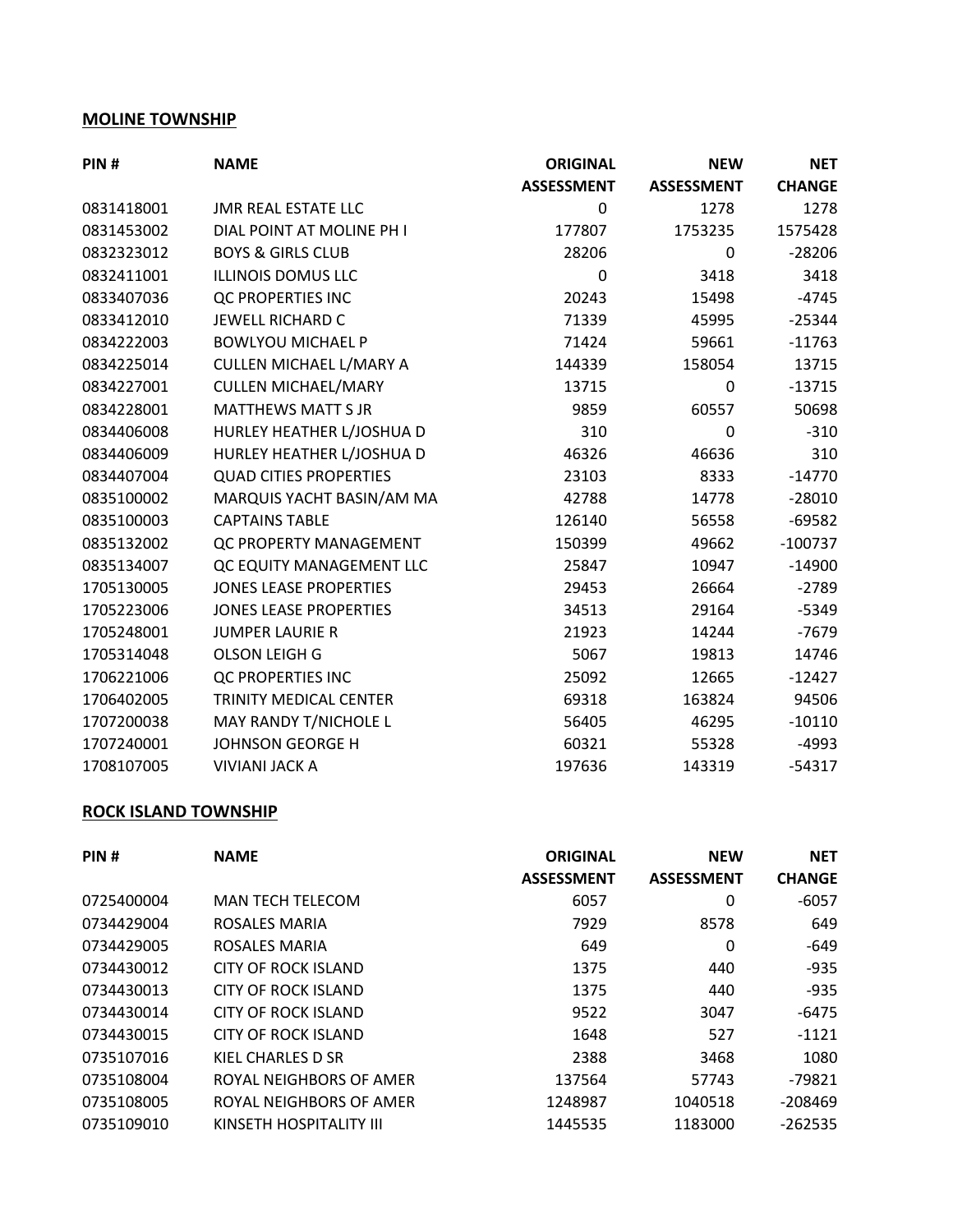| 0735119001 | KIRK ROBERT/MURPHY KAY           | 6845        | 13690        | 6845      |
|------------|----------------------------------|-------------|--------------|-----------|
| 0735119002 | KIRK ROBERT/MURPHY KAY           | 6845        | 0            | $-6845$   |
| 0735205012 | WOOLWORTH PENNY M/CHIRI          | 718482      | 416635       | $-301847$ |
| 0735227001 | <b>CHAMPION PARTNERSHIP</b>      | 144619      | 124988       | $-19631$  |
| 0735311004 | <b>BIERMAN TIMOTHY J</b>         | 34038       | 26997        | $-7041$   |
| 0735401001 | YWCA OF THE QUAD CITIES          | 101933      | 58327        | $-43606$  |
| 0735412011 | <b>HOTLE KATELYN B</b>           | 18607       | 15655        | $-2952$   |
| 0735419001 | PEGASUS 62 LLC SERIES 1          | 35445       | 16700        | $-18745$  |
| 0735421008 | ROWAND BILL/WENDY                | 15876       | 9025         | $-6851$   |
| 0735444005 | <b>BIERMAN TIMOTHY</b>           | 24207       | 7887         | $-16320$  |
| 0736310005 | HOMAN KRISTOPHER/SUZANNE         | 1747        | $\mathbf{0}$ | $-1747$   |
| 0736310006 | HOMAN KRISTOPHER/SUZANNE         | 11158       | 12905        | 1747      |
| 0736312032 | HAWRY/MELISSANO                  | 101555      | 86020        | $-15535$  |
| 0736355002 | ST ANTHONYS PROP PARTNERS        | 14739       | 11405        | $-3334$   |
| 0736403004 | <b>OLIGER JULIE/JOHN</b>         | 2620        | 0            | $-2620$   |
| 0736403005 | OLIGER JOHN/JULIE                | 13253       | 15873        | 2620      |
| 0736421001 | <b>ST ANTHONYS PROP PARTNERS</b> | 717951      | 460307       | $-257644$ |
| 0736421002 | <b>ST ANTHONYS PROP PARTNERS</b> | 74631       | 49493        | $-25138$  |
| 0830300001 | <b>RCH LTD</b>                   | 351         | 0            | $-351$    |
| 0831315002 | <b>SCHIPP JOSHUA</b>             | $\mathbf 0$ | 698          | 698       |
| 0831347001 | LRC REAL ESTATE INC              | 329093      | 276415       | $-52678$  |
| 1601127009 | <b>OWENS ROBERT/TRISHA</b>       | 3421        | $\mathbf 0$  | $-3421$   |
| 1601127010 | <b>OWENS ROBERT/TRISHA</b>       | 27586       | 31007        | 3421      |
| 1601152001 | SPP NET LEASE REAL ESTATE        | 513223      | 457881       | $-55342$  |
| 1601159003 | SPP NET LEASE REAL ESTATE        | 12946       | 11853        | $-1093$   |
| 1601159004 | SPP NET LEASE REAL ESTATE        | 38835       | 35555        | $-3280$   |
| 1601161002 | ROCK ISLAND COFFEE LLC           | 76432       | 110830       | 34398     |
| 1601201032 | THOMPSON AVENUE LLC              | 30805       | 21665        | $-9140$   |
| 1601205012 | AUGUSTANA COLLEGE                | 413174      | 272695       | $-140479$ |
| 1602128012 | ESPERANCE N/MUSAMA H             | 1621        | 0            | $-1621$   |
| 1602128014 | ESPERANCE N/MUSAMA H             | 6316        | 7937         | 1621      |

### **SOUTH ROCK ISLAND TOWNSHIP**

| PIN#       | <b>NAME</b>                   | <b>ORIGINAL</b>   | <b>NEW</b>        | <b>NET</b>    |
|------------|-------------------------------|-------------------|-------------------|---------------|
|            |                               | <b>ASSESSMENT</b> | <b>ASSESSMENT</b> | <b>CHANGE</b> |
| 1601409006 | <b>GOWDY MICHAEL/TRACEY J</b> | 37122             | 41231             | 4109          |
| 1601409007 | <b>GOWDY MIKE/TRACEY</b>      | 4109              | 0                 | $-4109$       |
| 1602306010 | <b>FUTURE CAPITAL LLC</b>     | 0                 | 10155             | 10155         |
| 1602309002 | <b>AGILE RENTALS LLC</b>      | 18490             | 15863             | $-2627$       |
| 1602400002 | <b>VIRDI PREM S</b>           | 134645            | 74993             | $-59652$      |
| 1602424003 | RIEKER DAVID/INA              | 34106             | 29990             | $-4116$       |
| 1602430046 | <b>HEALEA MICHAEL W</b>       | 35468             | 33313             | $-2155$       |
| 1603300016 | BERNAUER BARBARA A            | 15590             | 17160             | 1570          |
| 1610201001 | WAGENER JOEL L/DEBONIE L      | 3225              | 0                 | $-3225$       |
| 1610201002 | WAGENER JOEL L/DEBONIE L      | 1726              | 0                 | $-1726$       |
| 1610201003 | WAGENER JOEL L/DEBONIE L      | 37523             | 46057             | 8534          |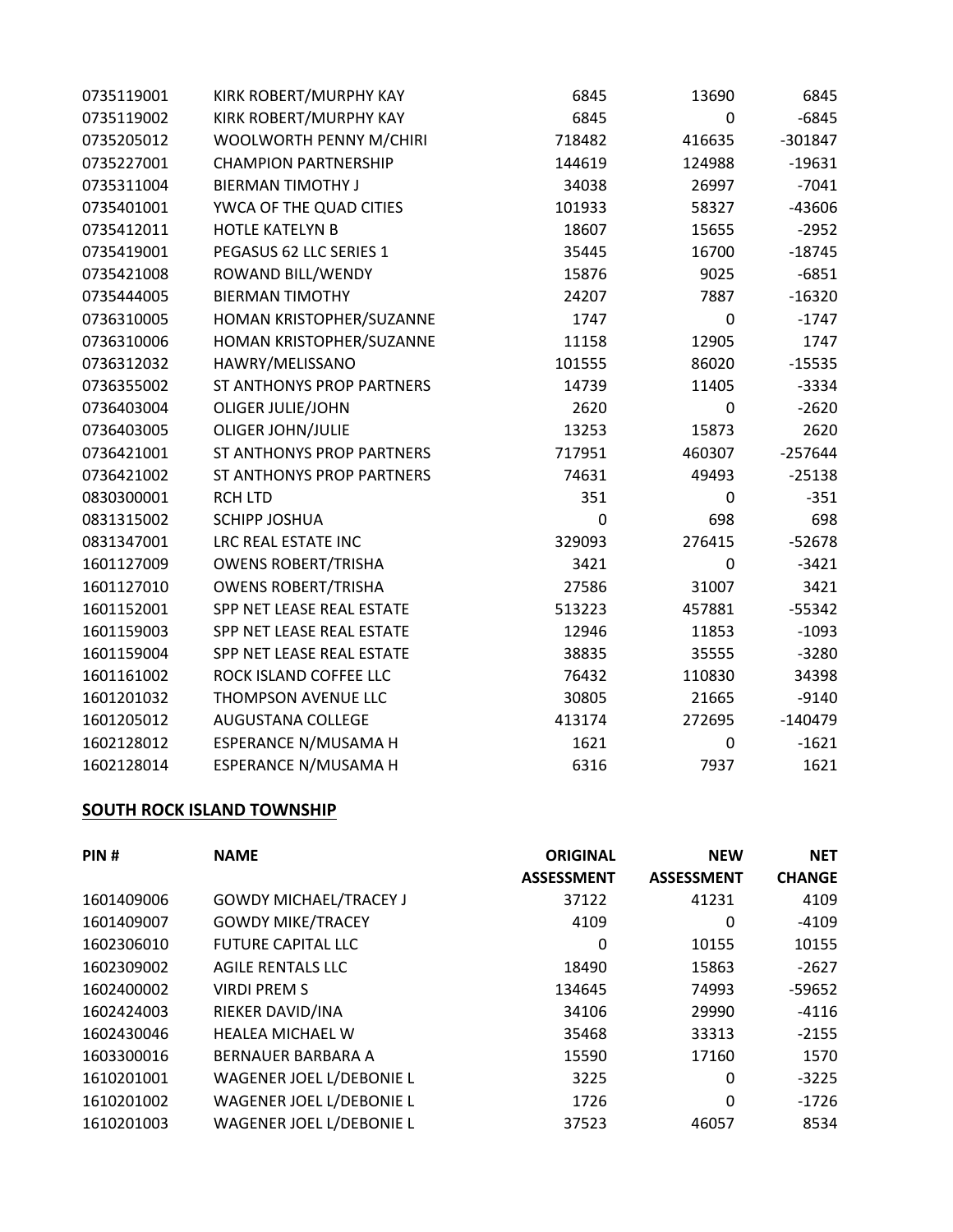| 1610201004 | <b>WAGENER DEBONIE/JOEL</b>    | 3583   | 0            | $-3583$  |
|------------|--------------------------------|--------|--------------|----------|
| 1610201026 | <b>MORENO SHAWN W</b>          | 14644  | 6666         | $-7978$  |
| 1610201042 | <b>RSI PROPERTIES</b>          | 182431 | 157248       | $-25183$ |
| 1611301043 | <b>CITY OF ROCK ISLAND</b>     | 22114  | $\mathbf{0}$ | $-22114$ |
| 1611319008 | <b>WESTERFIELD JEFFERY D</b>   | 4845   | 19510        | 14665    |
| 1611405010 | <b>DUYVEJONCK KENT J</b>       | 82205  | 66000        | $-16205$ |
| 1612119001 | <b>SCHAUBROECK LIV TRST</b>    | 4233   | 0            | $-4233$  |
| 1612119002 | <b>SCHAUBROECK LIV TRST</b>    | 29649  | 33882        | 4233     |
| 1612221012 | <b>GUSSE JOSEPH A/KATHLEEN</b> | 74100  | 53661        | $-20439$ |
| 1612226007 | OMELIA JAMES K/ANNIKA K        | 86243  | 68333        | $-17910$ |
| 1612302057 | DOCKERY-JACKSON JOSEPH J       | 100946 | 89000        | $-11946$ |
| 1612315025 | ECKMANN-ALLRED CHAD/JASON      | 60169  | 56666        | $-3503$  |
| 1612319011 | ANDERSON TIM/KOVITZ RICH       | 53524  | 48334        | $-5190$  |
| 1612400011 | MEYER THOMAS/JULIE             | 15878  | 72370        | 56492    |
| 1613204003 | <b>PARKS ERYN K</b>            | 36526  | 29667        | $-6859$  |
| 1613208004 | PARKINSON MARK/TAMARA          | 36209  | 28334        | $-7875$  |
| 1613215005 | <b>GRIFFIN DAVID A</b>         | 5900   | 0            | $-5900$  |
| 1613215006 | <b>GRIFFIN DAVID A</b>         | 20622  | 26522        | 5900     |
| 1613301004 | <b>HAFF BRANDON S</b>          | 11377  | 9378         | $-1999$  |
| 1613301066 | JOHNSON PAUL/MARY B            | 8821   | 0            | $-8821$  |
| 1613301067 | JOHNSON MARY B/PAUL F          | 16573  | 25394        | 8821     |
| 1613301092 | WILD BENNY/BRENDA              | 10116  | 24634        | 14518    |
| 1614112019 | MONTOGOMERY BRAD/CHERIE        | 44970  | 33334        | $-11636$ |
| 1614133014 | <b>KERR YVONNE I</b>           | 46665  | 42853        | $-3812$  |
| 1706329001 | <b>BOGART JOHN</b>             | 45510  | 40000        | $-5510$  |
| 1707303002 | <b>DECHERT SUSAN</b>           | 99806  | 97254        | $-2552$  |

### **BLACKHAWK TOWNSHIP**

| PIN#       | <b>NAME</b>                       | <b>ORIGINAL</b>   | <b>NEW</b>        | <b>NET</b>    |
|------------|-----------------------------------|-------------------|-------------------|---------------|
|            |                                   | <b>ASSESSMENT</b> | <b>ASSESSMENT</b> | <b>CHANGE</b> |
| 1616205013 | <b>MCVAY TRACEY L</b>             | 2906              | 0                 | $-2906$       |
| 1616205014 | <b>MCVAY TRACEY L</b>             | 25633             | 26994             | 1361          |
| 1616205025 | <b>CLARK K/SERGEANT C</b>         | 5348              | 21789             | 16441         |
| 1622300004 | <b>CAMELOT RECREATIONS INC</b>    | 41703             | 75397             | 33694         |
| 1622300005 | <b>CAMELOT RECREATIONS INC</b>    | 123259            | 105126            | $-18133$      |
| 1623401016 | KLOVE INVESTMENTS INC             | 5482              | 13616             | 8134          |
| 1623410002 | RUSKIN FAMILY/RUSKIN H            | 2465183           | 1833150           | $-632033$     |
| 1624104010 | <b>P&amp;G REAL ESTATE INVEST</b> | 3753              | 0                 | $-3753$       |
| 1624104011 | <b>P&amp;G REAL ESTATE INVEST</b> | 3753              | 3332              | $-421$        |
| 1624106026 | THOMEDE S/VONOR A                 | 3742              | 14088             | 10346         |
| 1626100008 | POOL DOYLE E                      | 22271             | 0                 | $-22271$      |
| 1626100009 | POOL DOYLE E                      | 89085             | 101952            | 12867         |
| 1626203010 | <b>MCGORY SALLY J</b>             | 32504             | 20831             | $-11673$      |
| 1628100002 | ROADWAY EXPRESS INC/TAXES         | 1358531           | 1133220           | $-225311$     |
| 1628101002 | JOHANNES BUS SERVICE INC          | 321577            | 395876            | 74299         |
| 1628301006 | <b>TERSTEGE BRUCE A</b>           | 55026             | 54000             | $-1026$       |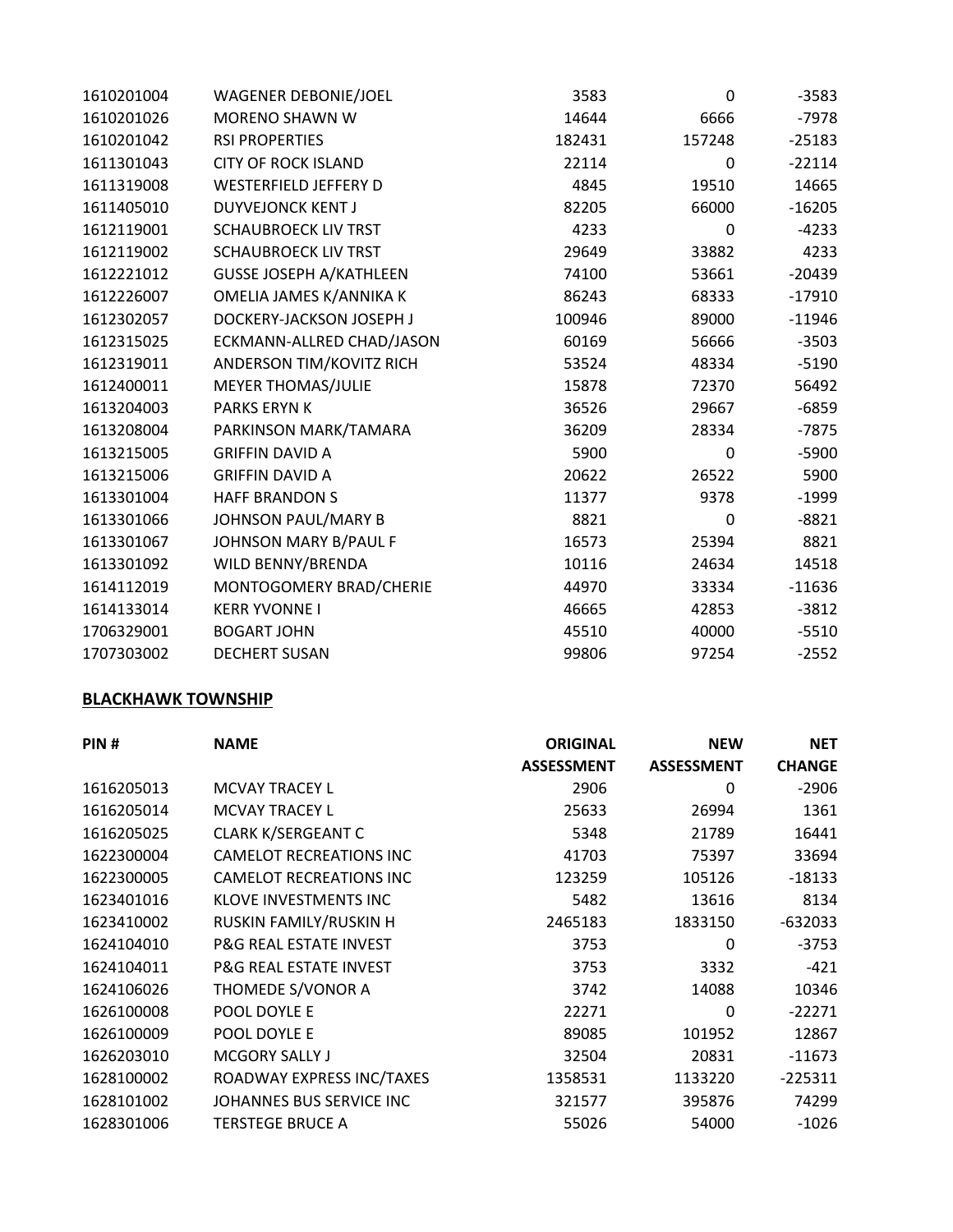| 1633300005 | MILLER STANLEY S/RICHARD  | 201985 | 106784 | $-95201$ |
|------------|---------------------------|--------|--------|----------|
| 1720103001 | THOMPSON RICHARD B/DENISE | 40444  | 33642  | $-6802$  |
| 1720201001 | <b>METRO AIRPORT AUTH</b> | 18077  | 9581   | -8496    |
| 1720201002 | <b>METRO AIRPORT AUTH</b> | 28803  | 15266  | $-13537$ |
| 1729302010 | <b>HAPP ROBERT P</b>      | 54347  | 49663  | $-4684$  |
| 1730300020 | PROCHASKA FAMILY TRUST    | 56730  | 76818  | 20088    |
| 1730300021 | PROCHASKA FAMILY TRUST    | 20088  | 0      | $-20088$ |
| 1731103002 | STOUT BENJAMIN/SARAH      | 3396   | 11667  | 8271     |
| 1731103003 | STOUT BENJAMIN/SARAH      | 10190  | 0      | $-10190$ |
| 1731103016 | SANDERS KEITH A/KRISTIN J | 122030 | 106249 | $-15781$ |
| 1731103023 | <b>COURTER TODD D</b>     | 1473   | 36158  | 34685    |
| 1732302019 | SHELDON DEAN T/DIONE M    | 7365   | 0      | $-7365$  |
| 1732302020 | SHELDON DEAN/DIONE/PB BK  | 124550 | 129946 | 5396     |
| 1732304011 | <b>LAIRD SUSAN L</b>      | 28057  | 12666  | -15391   |
| 1732306001 | MONTGOMERY BRADLEY/CHERIE | 16898  | 0      | $-16898$ |
| 1732306002 | MONTGOMERY BRADLEY/CHERIE | 140674 | 142042 | 1368     |
| 1732306005 | SEGURA NICHOLE M/RYAN J   | 103938 | 98833  | $-5105$  |
| 1732306050 | <b>CHENOWETH JAMIE</b>    | 104208 | 92325  | $-11883$ |
|            |                           |        |        |          |

## **COAL VALLEY TOWNSHIP**

| PIN#       | <b>NAME</b>                    | <b>ORIGINAL</b>   | <b>NEW</b>        | <b>NET</b>    |
|------------|--------------------------------|-------------------|-------------------|---------------|
|            |                                | <b>ASSESSMENT</b> | <b>ASSESSMENT</b> | <b>CHANGE</b> |
| 1721202024 | RABE ALICE E TRST              | 26551             | 16665             | -9886         |
| 1723409001 | <b>BAZELY BERNICE E/MARK A</b> | 88333             | 76667             | $-11666$      |
| 1726431017 | LERSCHEN PATRICK/DEBORAH       | 71689             | 68326             | $-3363$       |
| 1726433001 | LINCOLN MICHAEL/CHERIE         | 627               | 36850             | 36223         |
| 1726433012 | BEALER DONALD R FAMILY LP      | 604               | 53270             | 52666         |
| 1726433027 | <b>BAUMAN PATRICIA</b>         | 9163              | 78556             | 69393         |
| 1726433029 | <b>HALL MARGO M</b>            | 11971             | 138304            | 126333        |

# **RURAL TOWNSHIP**

| PIN#       | <b>NAME</b>                | <b>ORIGINAL</b>   | <b>NEW</b>        | <b>NET</b>    |
|------------|----------------------------|-------------------|-------------------|---------------|
|            |                            | <b>ASSESSMENT</b> | <b>ASSESSMENT</b> | <b>CHANGE</b> |
| 2401400005 | RIESEBIETER RICK/CELIA     | 92375             | 85379             | $-6996$       |
| 2401400007 | EDMUNDS DANNIE L/LORI A    | 54660             | 47175             | $-7485$       |
| 2402300003 | PETERS STEVEN U            | 85519             | 82953             | $-2566$       |
| 2403300006 | WIEDENMANN JEFF/BARBARA    | 54195             | 52880             | $-1315$       |
| 2403400001 | WIEDENMANN JEFF/BARBARA    | 63868             | 63594             | $-274$        |
| 2404100001 | <b>SMOLENSKI BONNIE L</b>  | 125911            | 122259            | $-3652$       |
| 2405100005 | <b>WASSENHOVE AUGUST L</b> | 70693             | 69613             | $-1080$       |
| 2405400010 | <b>MOORE LARRY F</b>       | 7009              | 75685             | 68676         |
| 2406100001 | PINNACLE POLARIS/MILLER T  | 246896            | 235800            | $-11096$      |
| 2408100016 | <b>TRENKENSCHUH MARK</b>   | 41423             | 41408             | $-15$         |
| 2409400001 | <b>EDMONDSON VANCE A</b>   | 72849             | 72369             | -480          |
| 2409400002 | DEVRIEZE FAMILY/PATRICIA   | 65689             | 60512             | $-5177$       |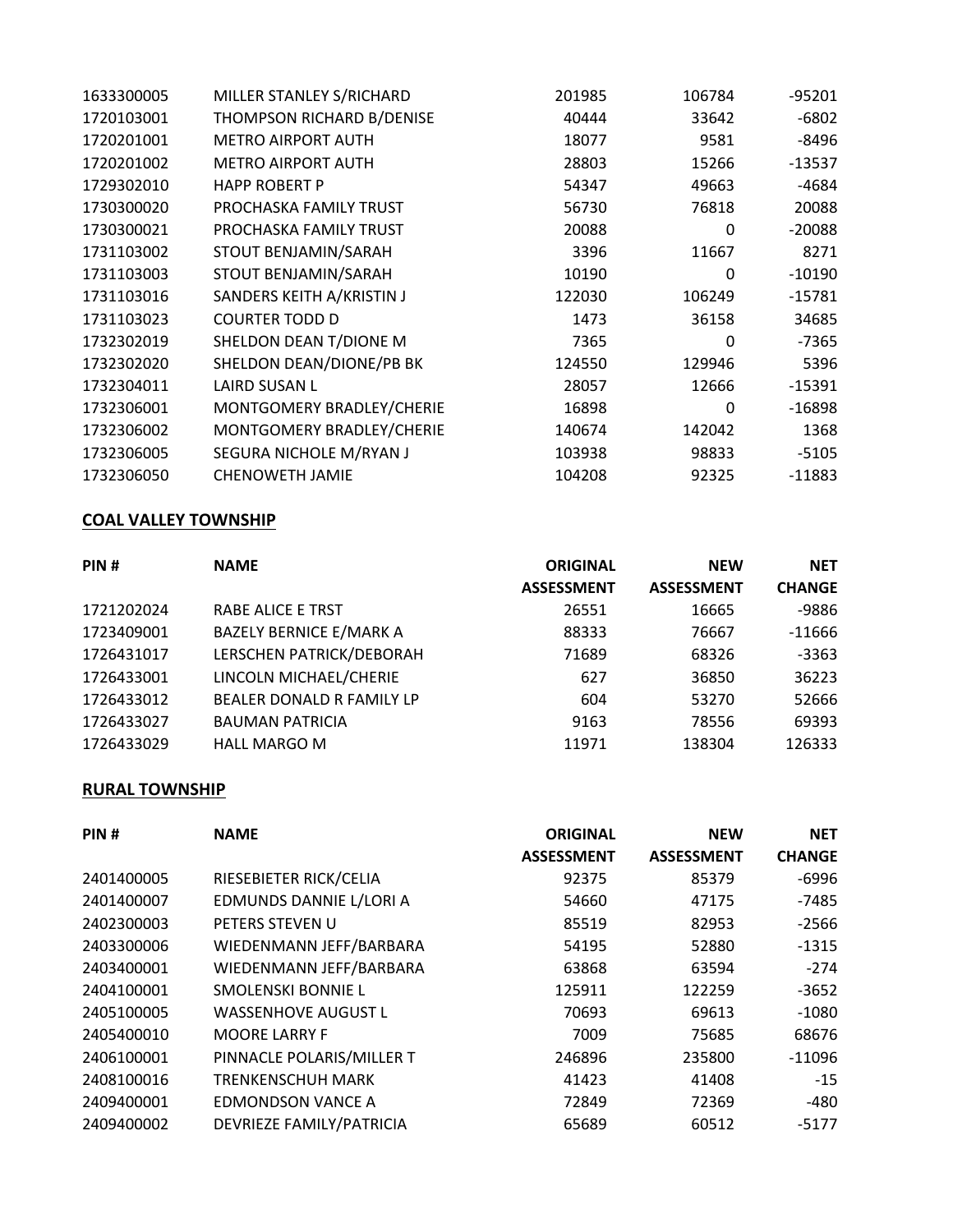| 2410200003 | <b>FARGO RONALD J</b>        | 102378 | 87436        | $-14942$ |
|------------|------------------------------|--------|--------------|----------|
| 2410300003 | HARTSOCK JERRY/MINNAERT J    | 43813  | 38273        | $-5540$  |
| 2412100001 | <b>GREIM LARRY L/SARAH B</b> | 68049  | 65949        | $-2100$  |
| 2416100010 | <b>HAMERLINCK J EUGENE</b>   | 44110  | 37760        | $-6350$  |
| 2417200008 | <b>BOSOLD DONALD M TRST</b>  | 32085  | 31635        | $-450$   |
| 2418100001 | HIGHFILL BRENT/CINDY TRST    | 24772  | 22672        | $-2100$  |
| 2419100006 | TOP OF THE WORLD RANCH       | 38079  | 230649       | 192570   |
| 2420100003 | RUNGE HAROLD E/MARY TRST     | 8625   | 12592        | 3967     |
| 2420200001 | RUNGE HAROLD E/MARY TRST     | 2653   | 0            | $-2653$  |
| 2420300002 | RUNGE HAROLD E/MARY TRST     | 1313   | $\mathbf{0}$ | $-1313$  |
| 2420400005 | <b>FARGO RONALD J</b>        | 38430  | 28686        | $-9744$  |
| 2423100008 | <b>COLLIER DAVID L/ANN E</b> | 17940  | 10320        | $-7620$  |
| 2423300002 | <b>HAMILTON ANTHONY D</b>    | 52519  | 49329        | $-3190$  |
| 2428201001 | RYCKEGHEM JODEEN/RUSSELL     | 69264  | 46662        | $-22602$ |
| 2429200012 | DEPORTER JUDITH C TRST       | 49068  | 49101        | 33       |
| 2429201001 | DEPORTER JUDITH C TRST       | 2038   | 0            | $-2038$  |
| 2430400003 | LEHAN THOMAS R/KAREN TRST    | 14089  | 7839         | $-6250$  |
| 2430400005 | MCMANUS KYLE/MARTIN          | 36405  | 29465        | $-6940$  |
| 2433100002 | CEDERSTROM ALBERT/TWILA      | 40246  | 33226        | $-7020$  |
| 2433200001 | WYANT ROBERT D JR/TRACY      | 118456 | 103350       | $-15106$ |
| 2436100001 | NIGHTINGALE FRED M           | 108625 | 107701       | -924     |
| 2436400001 | NIGHTINGALE RICHARD/BETTY    | 128744 | 117212       | $-11532$ |

# **BOWLING TOWNSHIP**

| PIN#       | <b>NAME</b>                   | <b>ORIGINAL</b>   | <b>NEW</b>        | <b>NET</b>    |
|------------|-------------------------------|-------------------|-------------------|---------------|
|            |                               | <b>ASSESSMENT</b> | <b>ASSESSMENT</b> | <b>CHANGE</b> |
| 2301302074 | <b>JONES LEASE PROPERTIES</b> | 27571             | 20998             | $-6573$       |
| 2302200005 | COLONA HOMES/KEMPER DAVID     | 219294            | 136653            | $-82641$      |
| 2302404002 | HOFFMAN JAMES T/CHRISTIE      | 60110             | 51661             | $-8449$       |
| 2303302006 | HOFFMAN CHRISTIE/JAMES        | 64798             | 45995             | $-18803$      |
| 2303309007 | <b>ILLOWA FUNDING LLC</b>     | 72367             | 73992             | 1625          |
| 2303309008 | <b>ILLOWA FUNDING LLC</b>     | 1625              | $\mathbf{0}$      | $-1625$       |
| 2304208013 | PARCHERT ANDREW/AMANDA        | 638               | 84272             | 83634         |
| 2304208016 | BASALA AMANDA C/DAVID L       | 638               | 40785             | 40147         |
| 2304208024 | RASMUSSEN ERIK M/KRISTEN      | 11081             | 62456             | 51375         |
| 2304208028 | STULIR J/GROOTHAERT W         | 638               | 40218             | 39580         |
| 2304208038 | PHILLIPS RUSSELL/DEBRA        | 638               | 22910             | 22272         |
| 2304208051 | THOR DUSTIN/TARA              | 638               | 55689             | 55051         |
| 2304208086 | <b>HERBERT MARK</b>           | 16148             | 89428             | 73280         |
| 2309100019 | HAMERLINCK MARK E/ANN M       | 94                | 66159             | 66065         |
| 2310303014 | REQUET DAVID A JR/LISA M      | 94725             | 91150             | $-3575$       |
| 2312402006 | <b>GRABER ADRIAN A</b>        | 144875            | 128320            | $-16555$      |
| 2312402007 | YATES RICHARD C/JUDITH E      | 151099            | 122904            | $-28195$      |
| 2313300006 | MICHL MARK C                  | 97342             | 97355             | 13            |
| 2313300009 | MICHL MARK C/RENEE J          | 726               | $\mathbf{0}$      | $-726$        |
| 2318201011 | RANDAZZO MATTHEW C            | 308               | 32910             | 32602         |